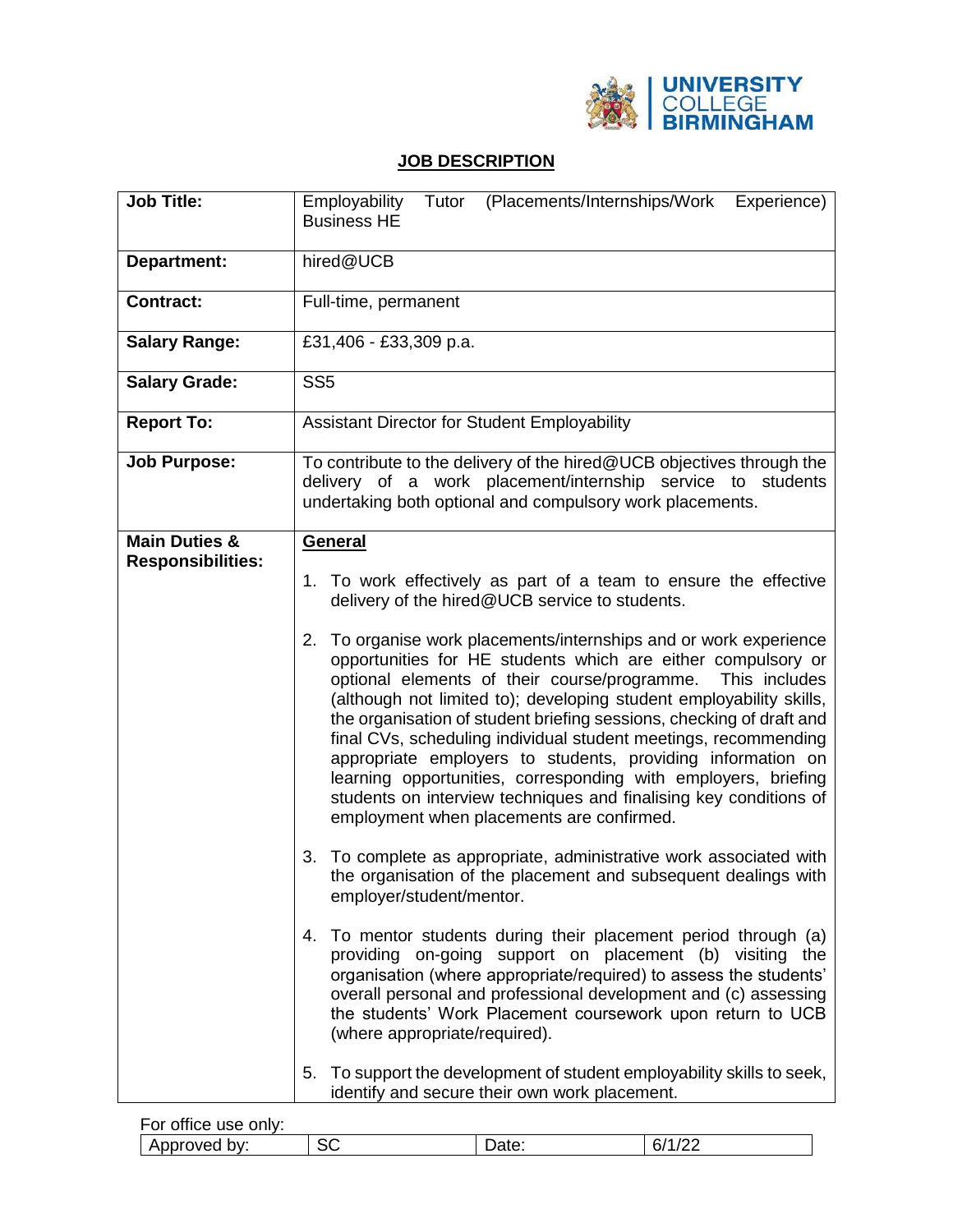

ī

| 6. Contribute to the development of the work placement offer to all<br>UCB students and to continually improve quality across all<br>placements, for example, by supporting Employability Champions.                                                                                                                     |
|--------------------------------------------------------------------------------------------------------------------------------------------------------------------------------------------------------------------------------------------------------------------------------------------------------------------------|
| 7. To complete a risk assessment of placement opportunities, as<br>appropriate and within UCB procedures, and if required, to visit<br>employers and complete necessary documentation.                                                                                                                                   |
| develop<br>partnerships with<br>8. To<br>existing<br>new<br>and<br>employers/organisations to offer work placements (with the<br>possible need for site visits) and to develop new opportunities for<br>UCB and hired@UCB with that employer.                                                                            |
| 9. Support the development and implementation of a CRM system<br>within hired@UCB and the implementation of priority hired@UCB<br>campaigns targeting employers and alumni.                                                                                                                                              |
| 10. To ensure all appropriate databases (such as InPlace, CRM,<br>ProMonitor) are kept up-to-date with details of placement offers<br>(conditions of employment, departmental opportunities, reviews<br>from previous students), start and end dates, new employer<br>contacts, changes to employer/student details etc. |
| 11. To attend a number of UCB Open/Progression Days throughout<br>the year, delivering a presentation on UCB's Work Placement<br>procedures and opportunities.                                                                                                                                                           |
| 12. To attend if required, internal and external Boards of Examiners,<br>course specific and other UCB meetings as appropriate.                                                                                                                                                                                          |
| 13. To help produce hired@UCB booklets/briefing materials and<br>training booklets for students and staff involved with placement<br>visits and employability skills development.                                                                                                                                        |
| 14. To keep all records as required by the appropriate UCB School in<br>connection with the work placement and to maintain confidentiality<br>as appropriate.                                                                                                                                                            |
| 15. To collect and monitor feedback from work placement students<br>and employers and to provide on-going feedback and support to<br>the appropriate UCB School, placement mentors and year<br>managers, where applicable.                                                                                               |
| 16. To produce a range of data for various departments within UCB<br>Information<br><b>Services</b><br>Unit/Year<br>(Finance<br>and<br>Managers/Examinations Unit/e-Learning/Registry).                                                                                                                                  |

 $\mathbf{r}$ 

| For office use only: |          |       |    |
|----------------------|----------|-------|----|
| Approved by:         | ~~<br>5Č | Dalo. | b, |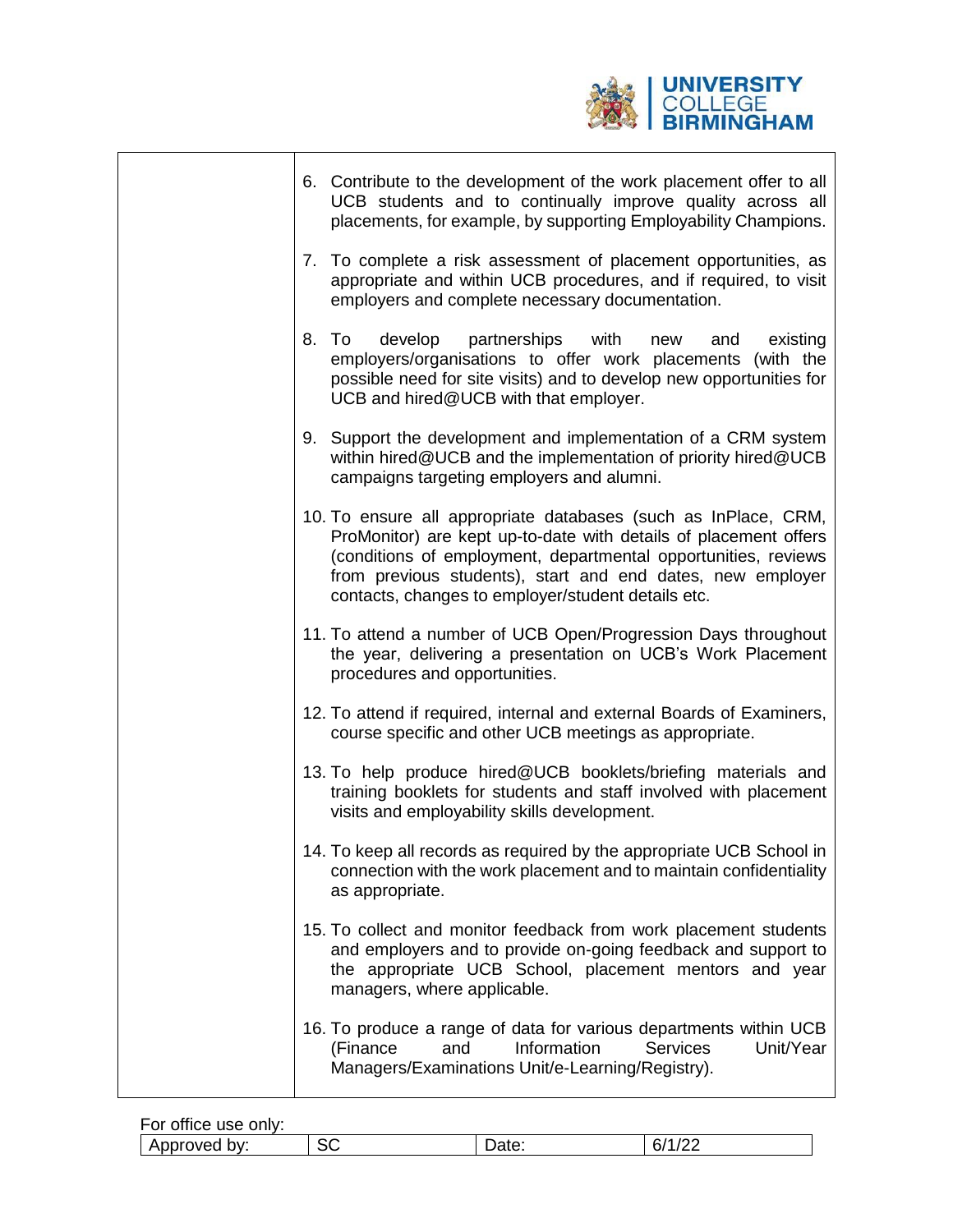

| 17. To liaise with Executive Deans of School, Deputy Deans, Heads<br>of Department, academic staff, Work Placement Mentors,<br>employers and students as required.                                             |
|----------------------------------------------------------------------------------------------------------------------------------------------------------------------------------------------------------------|
| 18. To support hired@UCB to develop its use of social media and<br>other forms of e-communications, such as podcasts and 'vodcasts'<br>to promote the service and to increase access/uptake of the<br>service. |
| 19. To act as an ambassador for UCB to promote work placements,<br>the hired@UCB offer and the wider UCB offer to employers and<br>partners.                                                                   |
| 20. Ideally, to hold a valid UK driving licence and be able to drive<br>University vehicles and/or have access to a vehicle.                                                                                   |
| 21. To ensure practice is in line with the requirements of the General<br>Data Protection Regulations.                                                                                                         |
| 22. To commit to upholding the principles of Safeguarding and the<br>PREVENT agenda.                                                                                                                           |
| 23. To undertake such other duties as commensurate with the nature<br>of the post.                                                                                                                             |
| NB: all delivery must engage with, learn from and be responsive to:<br>staff, students, alumni, employers and peers/partners in other<br>institutions.                                                         |

| <br>For<br>∵office use onl∨: |              |       |                                    |
|------------------------------|--------------|-------|------------------------------------|
| Approved<br>. pv:            | $\sim$<br>SС | υαισ. | $\sqrt{2}$<br>C.<br>υ<br><u>__</u> |